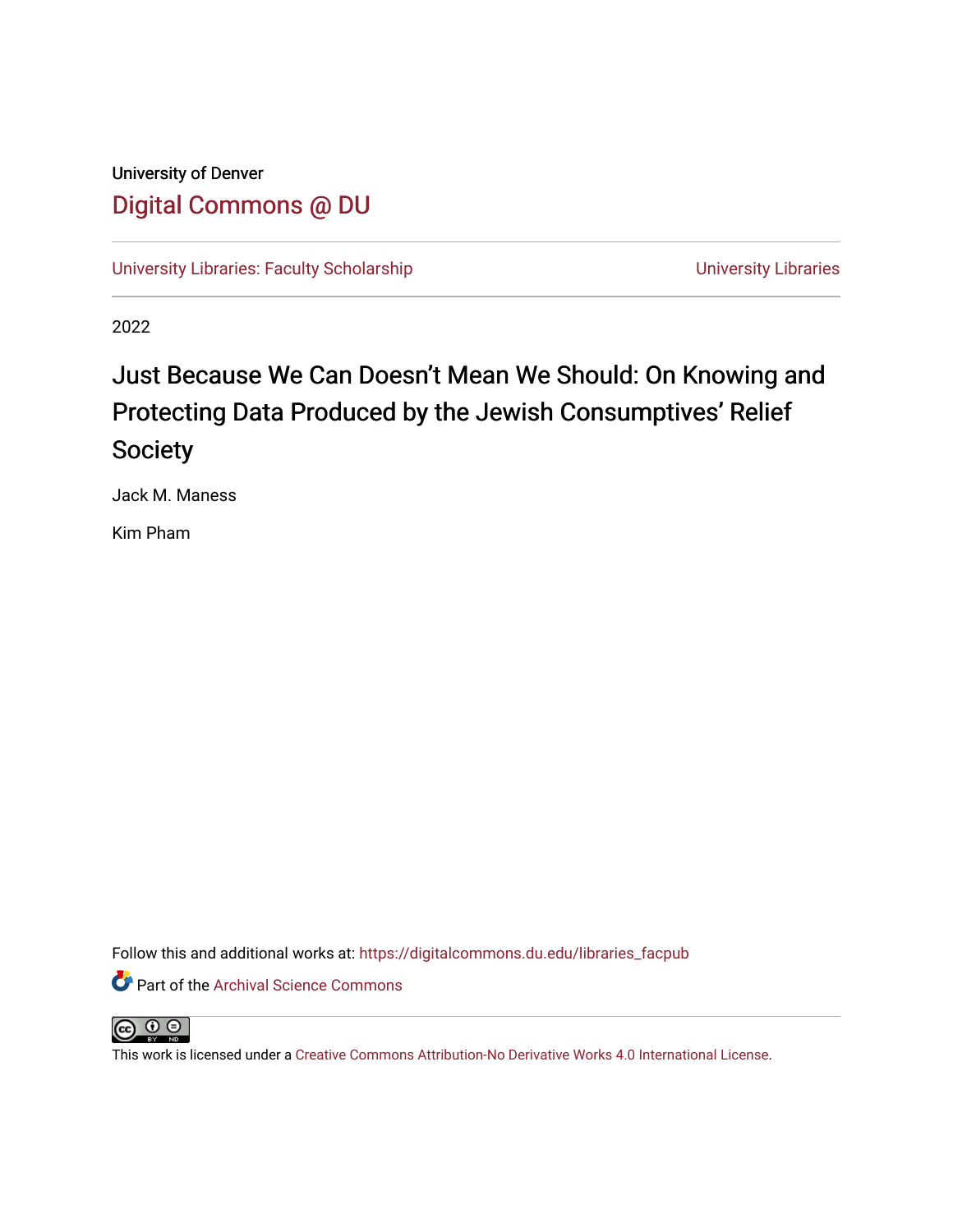## Just Because We Can Doesn't Mean We Should: On Knowing and Protecting Data Produced by the Jewish Consumptives' Relief Society

#### Publication Statement

This article was originally published as:

Maness, J. & Pham, K. (2022). Just because we can doesn't mean we should: On knowing and protecting data produced by the Jewish Consumptives' Relief Society. Humanist Studies & the Digital Age 7(1). <http://dx.doi.org/10.5399/uo/hsda/7.1.8>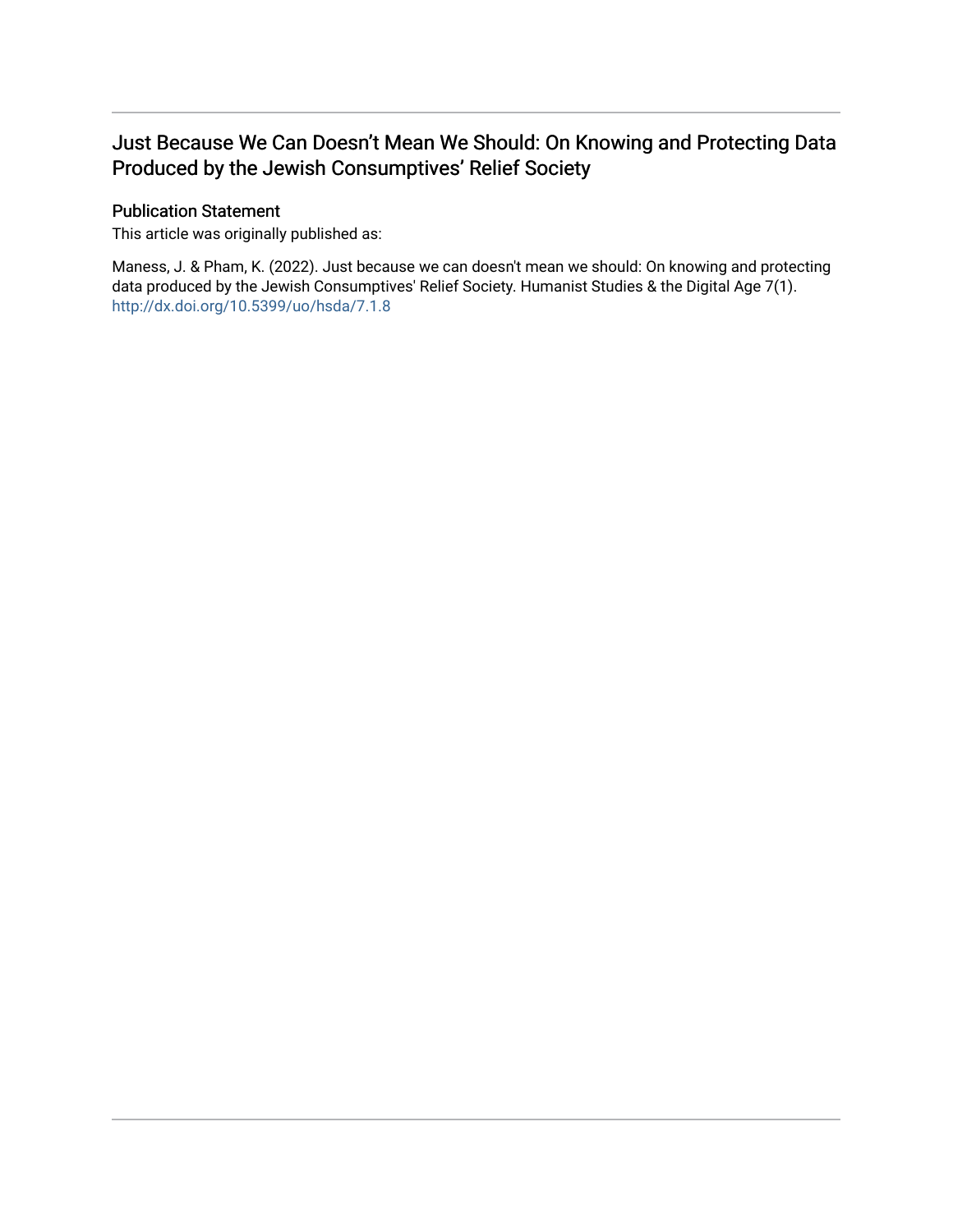#### $(c)$ ) BY-ND



## Just Because We Can Doesn't Mean We Should: On Knowing and Protecting Data Produced by the Jewish Consumptives' Relief Society

#### *Jack Maness and Kim Pham*

Abstract: A recent project at the University of Denver Libraries used handwritten text recognition (HTR) software to create transcriptions of records from the Jewish Consumptives' Relief Society (JCRS), a tuberculosis sanatorium located in Denver, Colorado from 1904 to 1954. Among a great many other potential uses, these type- and hand-written records give insight into the human experience of disease and epidemic, its treatment, its effect on cultures, and of Jewish immigration to and early life in the American West. Our intent is to provide these transcripts as data so the text may be computationally analyzed, pursuant to a larger effort in developing capacity in services and infrastructure to support digital humanities as a library, and to contribute to the emerging HTR ecosystem in archival work.

Just because we can, however, doesn't always mean we should: the realities of publishing large datasets online that contain medical and personal histories of potentially vulnerable people and communities introduce serious ethical considerations. This paper both underscores the value of HTR and frames ethical considerations related to protecting data derived from it. It suggests a terms-of-use intervention perhaps valuable to similar projects, one that balances meeting the research needs of digital scholars with the care and respect of persons, their communities, and inheritors, whose lives produced the very data now valuable to those researchers.

### Handwritten Text Recognition Technology and Archival Research

Historically, archival research has been a time-intensive endeavor. The sheer volume of manuscripts, photographs and other objects and artifacts in libraries, archives and museums is great enough to present significant challenges to many researchers. The challenge is compounded, of course, by the need to physically access materials that have never been digitized and rendered in machine-readable formats. In addition, limited resources in archival organizations mean many physical archives are only processed with minimal descriptive metadata: one might find, for example, from electronic records that the papers of a certain person or organization are in a particular archive, or even that the papers from some decade or another are in exact boxes, but frequently one may not know from these electronic records precisely what papers are in what boxes until reviewing them, much less what is written in those papers, or by whom. The result is that tedious and costly physical analysis remains the only access point to many archival materials.

The inherent and long-standing reality of difficulty in access to physical archives calls for the development of new technologies that ease access and make possible new forms of computational analysis of those documents. In some scientific disciplines these materials are considered "heritage," "dark," or "analog" data that are "at risk" and in need of "rescuing" (Interna'tl Science Council). Projects that make such data more readily available in the digital age are even considered for an international award in geoscience research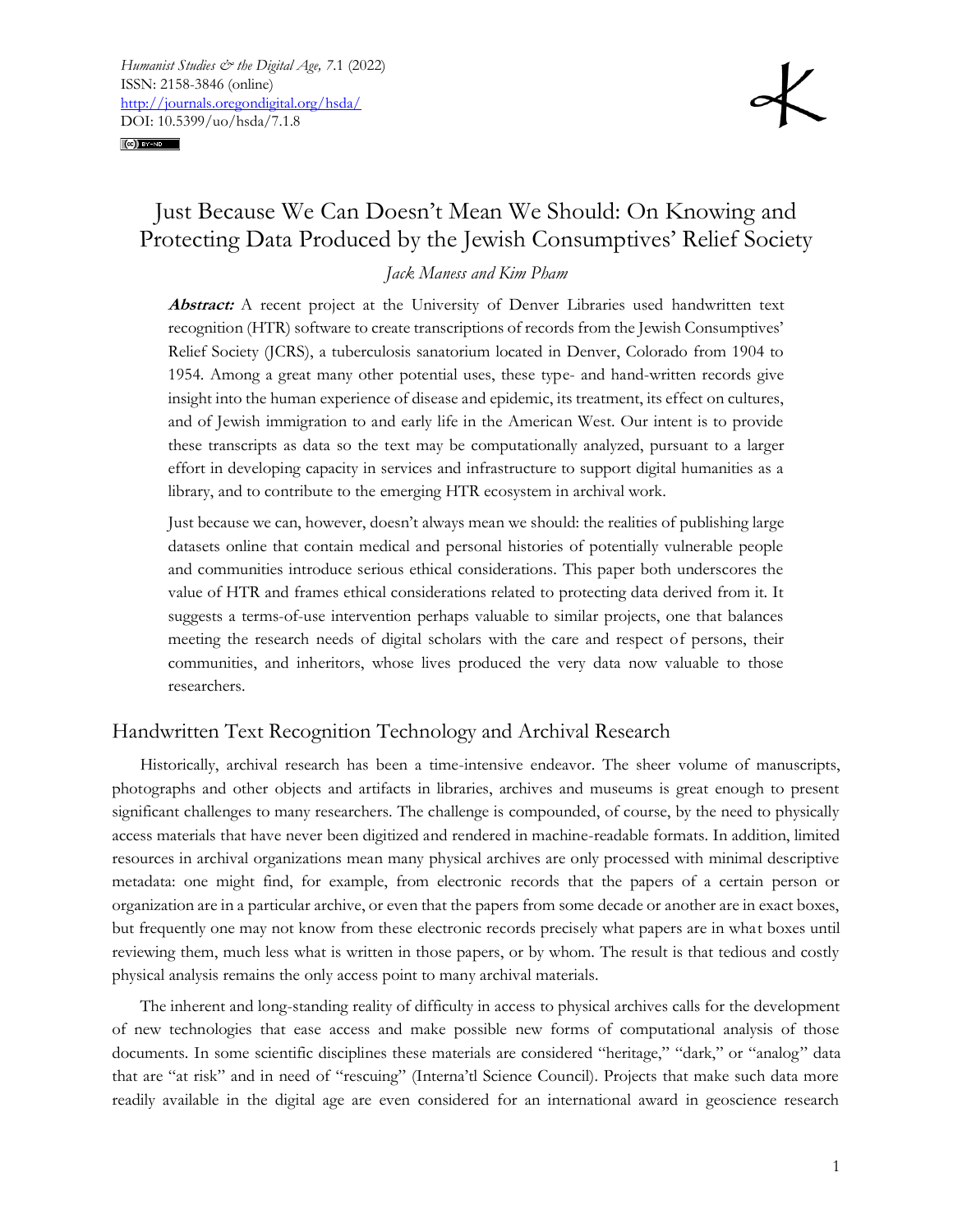(Internat'l Earth Data Alliance). In all disciplines, the humanities included, untold discoveries await such projects and the technologies and infrastructures required by them, discoveries that necessitate physical documents not only be made electronic, but also that their contents, in the case of written language, be made readable by machines.

Such technical innovation has been underway for more than a generation. For many decades, primarily type-written documents have been "rescued," as it were, using optical-character-recognition (OCR). The history of OCR, in fact, can be understood as having origins two centuries ago in work to aid the visuallyimpaired, and that "by the end of the second decade of the 19th century . . . experimentation with OCR had convincingly demonstrated the feasibility of optically scanning printed materials, converting that material into electronic code signals, and subsequently encoding the electronic code signals" (Schantz 3).

Today, because large volumes of printed material have been, simply stated as a verb, "OCR'd," the technology "pervades contemporary humanities research and teaching . . . [and] make[s] it easy to forget that we are all engaged in relatively sophisticated modes of machine reading each time we use a digital archive" (Cordell and Smith 9). OCR is an imperfect technology, however, standards for its implementation are lacking, and its very improvement introduces opportunities for OCR'd documents to be reprocessed, yielding better and new machine-readable characters. Indeed, as Cordell and Smith conclude in their report, OCR improvement warrants collective research and standardization, due to its imperfection but also its nearly ubiquitous presence in the online services of libraries, archives, and museums.

Researchers do not currently enjoy the ubiquity of machine reading for handwritten textual materials, however, primarily for the obvious reason: handwriting is more varied and less standardized than machinetyped language, and therefore more difficult to encode into machine-readable formats. OCR technology can and does encode some handwritten text, but the nature of handwriting requires yet more sophisticated technologies that leverage artificial intelligence and machine learning, allowing algorithms to generalize character recognition enough that it can "read" across hands, but not generalize so much that it confuses characters and languages to the point of uselessness**.** Deploying HTR across a variety of archival infrastructures would vastly improve access to archival information and would also limit the need for human intervention to transcribe handwritten materials. Human transcription is a costly and sometimes ethically fraught process in its own right, including the use of unpaid labor, lack of diversity in volunteers, and potential reinforcement of the continued genderization of library, archival, and museum work (Orlowitz; Mayer).

While human transcription most certainly introduces elements of bias and other problematic issues, it is also vitally important to note that machine transcription does not escape them. HTR relies in some cases on "the imposition of a uniform transcription scheme [that] obscures regional, temporal, and ethnic varieties [of a language]. . . and creates an artificially homogeneous outlook," because ultimately machine facilitated transcription "[relies] on the language data provided by the transcriber [which] reproduce[s] the transcriber's linguistic bias in the output" (Kirmizialtinx and Wrisley 14). In addition to homogenizing languages and dialects, there is also a very basic availability bias inherenet in automated transcription, as machines can only trascribe characters and languages upon which they have been trained: it is somewhat safe to presume the HTR ecosystem being developed is almost certainly biased toward English and other European languages, for example.

Nevertheless, HTR and its application in humanist studies is no longer a promise but a reality. While the "first driving force behind handwritten text classification was for digit classification for postal mail," (Balci et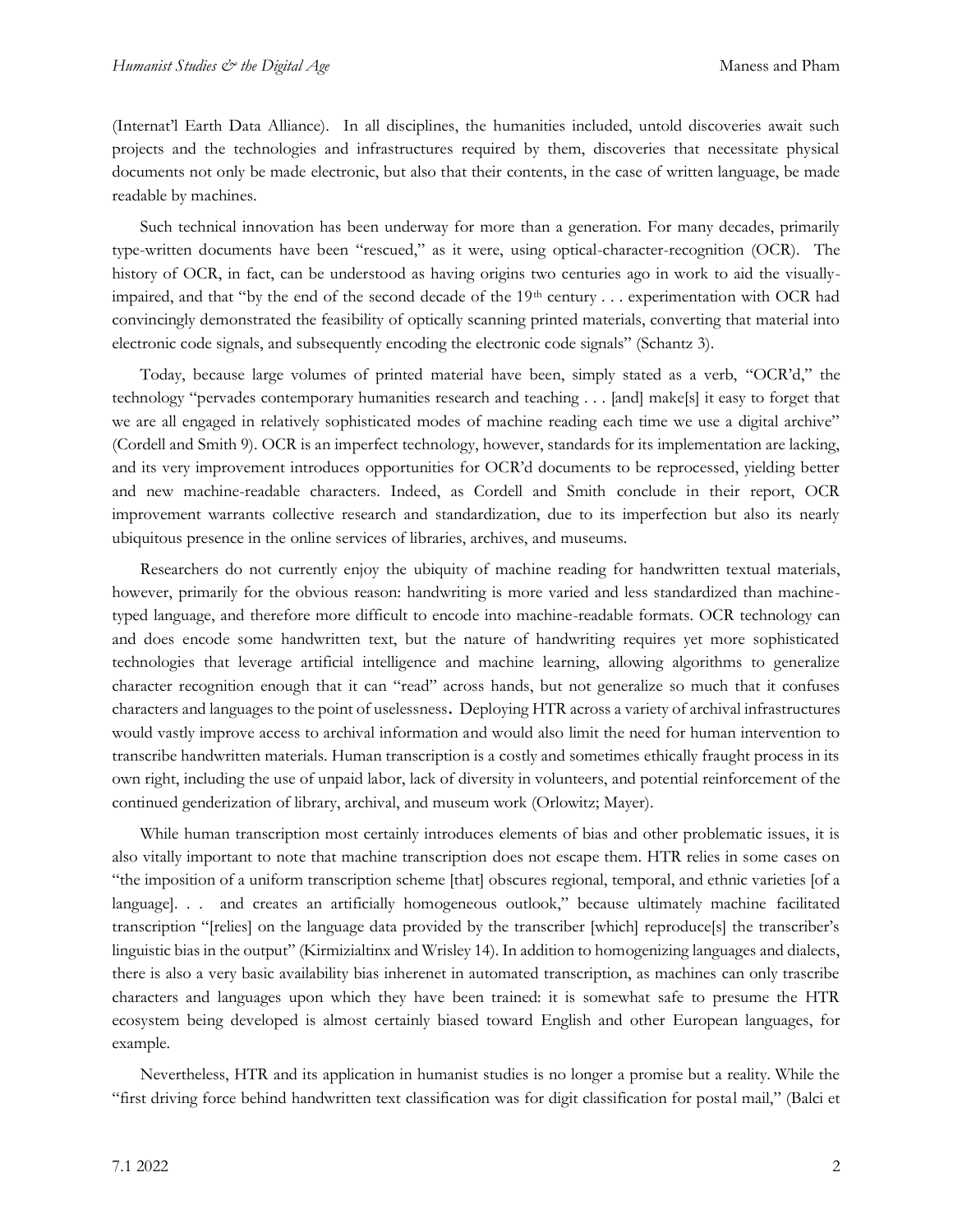al. 1) it has become more widely used in banking (Ghosh et al.) to emerging applications in analyzing historical documents (Romero et. al.). And, as machine learning and neural networking advances, HTR technology "has the potential to transform access to our written past for the use of researchers, institutions and the general public [and] . . . can extend the existing research infrastructure of the archives, libraries and humanities domain" (Muehlberger et al. 955). Like OCR'd characters, these encoded handwritten texts will one day pervade digital archives, being readable and analyzable by humans and machines alike. And these encoded texts can and will be analyzed and mined in any number of ways.

Simply put, in the coming decades HTR promises to revolutionize methodologies in humanities disciplines that analyze archival materials, much as OCR has in recent decades. Large troves of transcribed materials will be available not only for search-and-retrieval purposes, but for large-scale textual analyses.

#### The Jewish Consumptives' Relief Society

Our project applies HTR to the records of the JCRS collection, an important archive included in the Beck Archives of Rocky Mountain Jewish History. The records of this institution, particularly the robust patient files, which include application forms and extensive correspondence, document an important era in the development of tuberculosis treatment in America and the history of organizations and the lives of individuals who built Jewish life in the Rocky Mountain region.

Tuberculosis, or "consumption" as it was also known, was the leading cause of death in late nineteenth century and early twentieth century America. No accepted standard for tuberculosis treatment prevailed in the early years, but by 1880 medical opinion emphasized fresh air for respiratory ailments. Because of its high altitude and dry and sunny climate, Colorado became so popular a treatment destination for tuberculosis victims it soon earned the nickname of "The World's Sanatorium."

A small group of Jewish working-class immigrants in Denver founded the JCRS because no publicly supported institution existed at the time. A non-sectarian organization that treated patients in all stages of the disease, over the next fifty years the JCRS provided its services free of charge to over 10,000 patients. Two notable East European Jewish physicians led the JCRS for extended periods: Dr. Charles Spivak, who served as the executive secretary until his death in 1927, and Dr. Philip Hillkowitz, who served as president until his death in 1948 (Abrams). JCRS records are among the most heavily-used collections in DU's archives, and dozens of handwritten letters and records have been digitized and made available through a digital repository for many years.

These letters, from the mundane to the poignant, detail stories that describe the immigration, growth and development of Colorado's Jewish community; of philanthropy and disease; of household and institutional finances; the art, literature and science of the time; and of daily life in this and similar institutions, where Americans and new immigrants to the nation lived, loved, suffered, and died in the tens-of-thousands. The collection is used in several courses at DU, ranging from sociology to history, wherein students might, for example, extract demographic data to explore diseases of the urban poor, or use genealogical methodologies to track prevailing immigration patterns and compare them to modern day issues of immigration. These learning opportunities contributed in part to several DU faculty members winning a national award for the use of primary sources in teaching from the in 2018 (Center for Research Libraries).

In addition to teaching, scholars have also used the collection in their published research to demonstrate modern clinical laboratory practices through the gathering of autopsy statistics (Wright and Abrams), to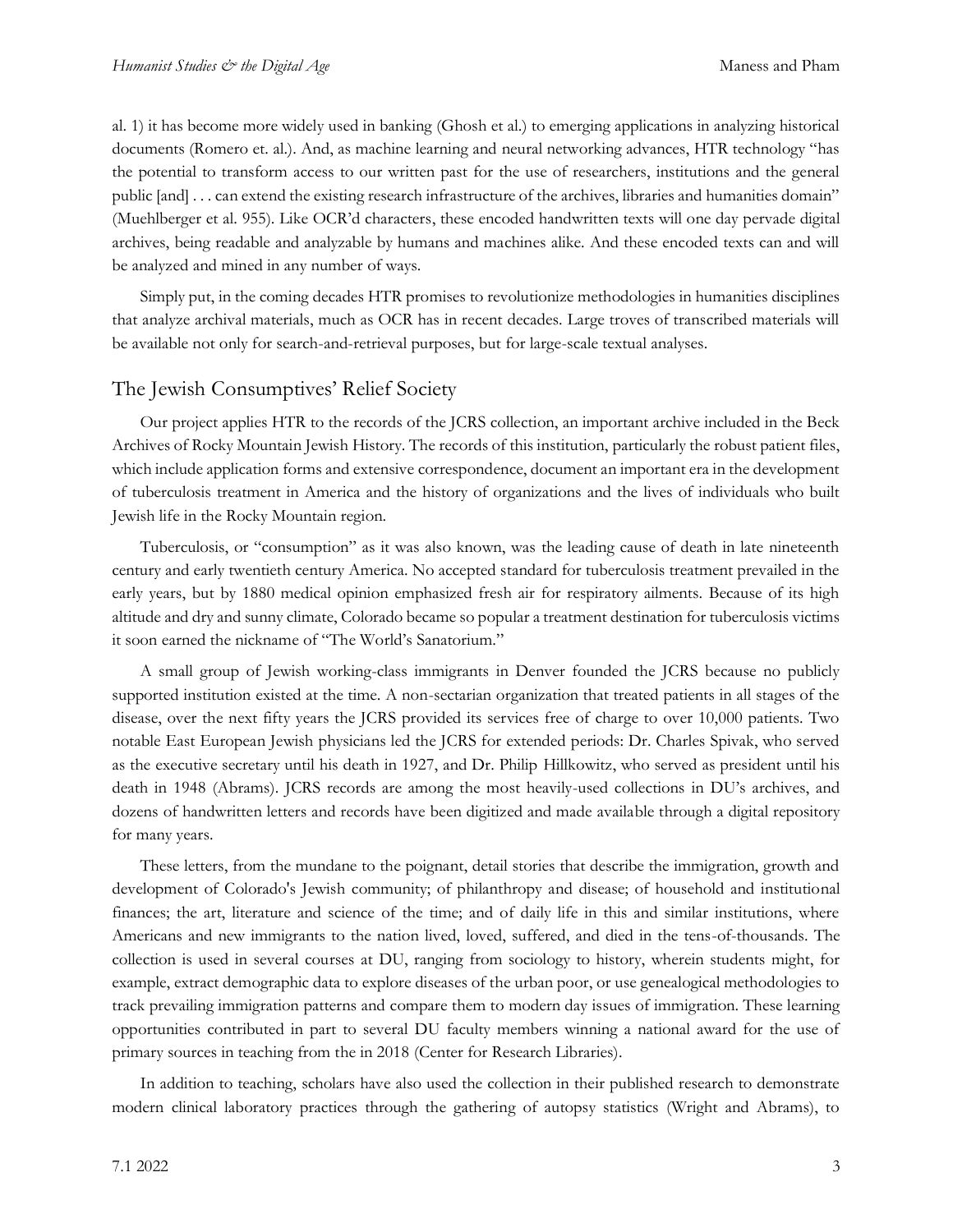foreground historical issues of immigration and the rise of Jewish hospitals in the U.S. through correspondence (Kraut), to examine Yiddish-language letters, poetry, and stories in tuberculosis sanatoriums (Gilman), and to examine daily life in tuberculosis sanatoriums and personal experiences with the disease (Rothman).

In these examples, students and researchers who used these materials only have the option to study a selection of individual records. Access to these records is provided in the form of visits to the archive or by browsing digital records available through our Digital Collections @ DU platform, https://specialcollections.du.edu/. Researchers often opt to visit the archive for an assignment or for research and record data using their laptop or mobile device from these records, effectively transcribing the same number of documents for their personal use. These users are limited in this respect to studying the few records that they were able to transcribe. Automatic transcription will not only ease these uses, but potentially lead to others, particularly in that transcription at scale allows for computational analysis of larger datasets.

#### Collections as Data Project

The opportunity to apply to the *Collections as Data: Part to Whole* initiative, supported by the Mellon Foundation, arose while transcription methods were being explored at DU Libraries. This multi-institutional initiative, centered at the University of Nevada at Las Vegas, provided funding to two project cohorts over the course of sixteen months that proposed to explore technical, organizational, and ethical issues related to turning archival collections into data. DU Libraries committed staff and technical resources to investigating and applying HTR to noteworthy collections in our archives as a pilot project, with the hopes of long-term adoption of these tools at scale. Because researchers and students often repeat the process of transcribing and collecting data from JCRS materials, a significant barrier to deep forms of analysis and potential creative forms of engagement with students and faculty, this archive was chosen for the pilot.

The handwritten documents in the JCRS records represent a valuable source not only to teaching and research in domains that use archival materials, but of data that should contribute to the ongoing development of HTR algorithms and technologies: training the models necessary to transcribe JCRS materials involved several hands, forms with both type and hand-written text, and quality of scans. The project contributes, then, to both scholarship that may use these data, but also digital library collections services as a discipline in itself. Another benefit of the project includes the creation and publication of these data as a way to preserve the information contained in historical texts at a greater scale than is possible through archival description alone. It also facilitates skills necessary in archival organizations to responsibly transform already digitized materials into machine-usable data. Essentially, *Collections as Data* allowed DU Libraries not only to produce and preserve a useful dataset, but to build internally the necessary skills and infrastructure for HTR work, even as it contributed to the larger infrastructure undergirding it, and to explore the ethical issues associated with both.

Six discrete phases guided the project: 1) Initiation/Planning; 2) Data Preparation; 3) Constructing an HTR pipeline; 4) Producing Collections as Data; 5) Building Delivery Platform; and 6) Service Design. The first phase involved training and planning on how to use the HTR platform *Transkribus,* technology developed with support from the European Union*,* which was used to transcribe the documents and produce the data (READ COOP). An Ethics Advisory Board (EAB) was also formed in the Initiation phase, which would become critically important as services were designed in the final stage.

The Data Preparation phase included generating ground truth and training data for the model that would ultimately auto-transcribe the collection. This work required manual transcription of documents, a necessary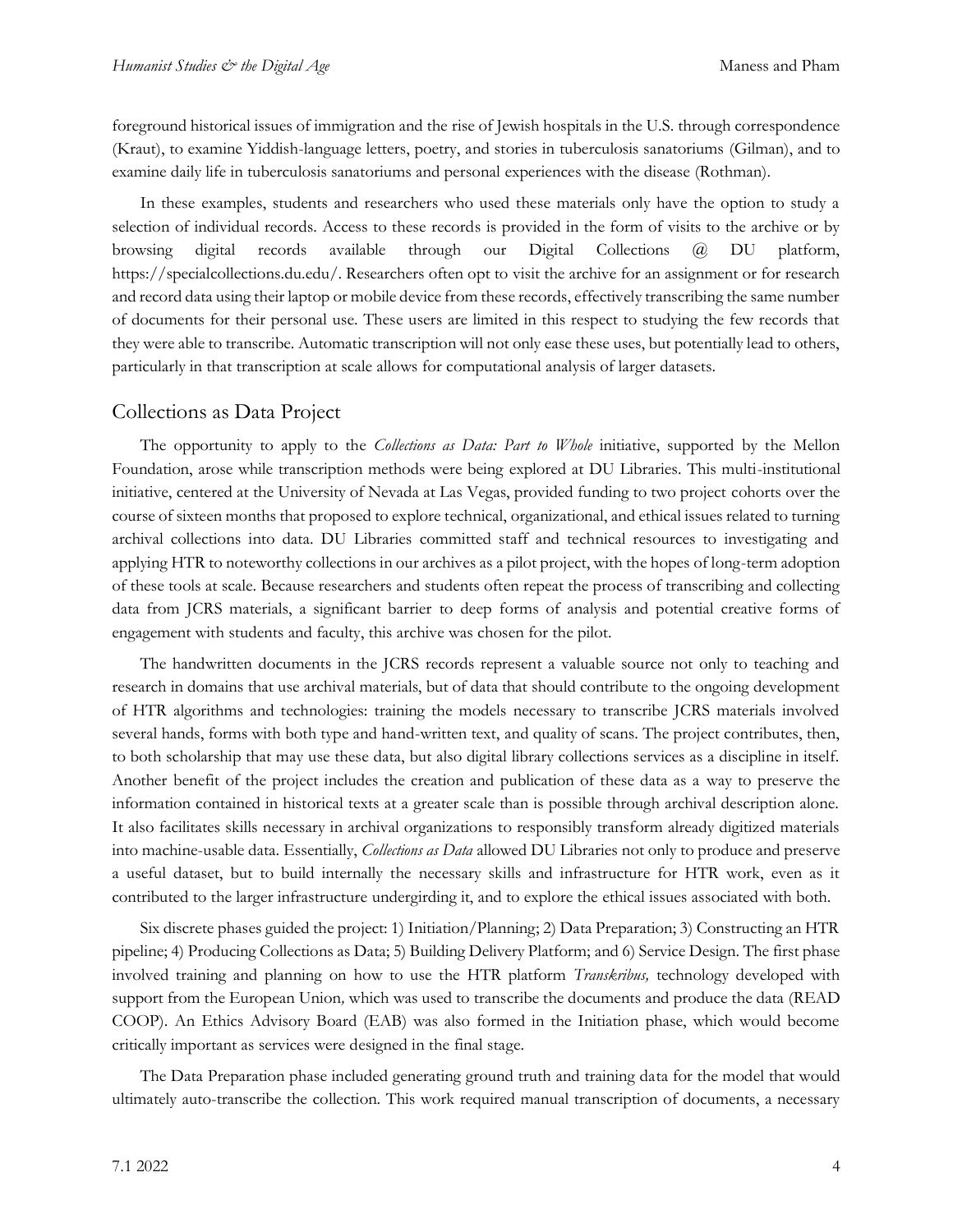step in that it provides correct data for machine-learning models so they may improve recognition and apply that "learning" to the entire collection (Figure 1). Quality assurance (QA) scripts were also created to assist in this process.



**Figure 1.** Editing and transcribing a document to generate ground truth in the *Transkribus* platform. Note the line-by-line transcription below the image.

The HTR pipeline phase entailed iterative training of the model in Transkribus, on both ground-truth and training data, to achieve a character error recognition rate (CER, the percentage of characters encoded incorrectly) low enough that the transcripts would be legible by humans. In this phase, every time the HTR pipeline is run in Transkribus, more data is produced, which is then manually corrected and added to the ground truth and training data; subsequent runs of the HTR pipeline then yield improved results. Two months into the project the CER was above 50%, and at the end of 18 months the goal of  $\leq 10\%$  CER was accomplished (Figure 2). Research with Transkribus demonstrates that a CER of more than 10% renders automated transcriptions less useful research resources, simply because correcting errors would be more time consuming than manual transcription (Muehlberger et al. 962).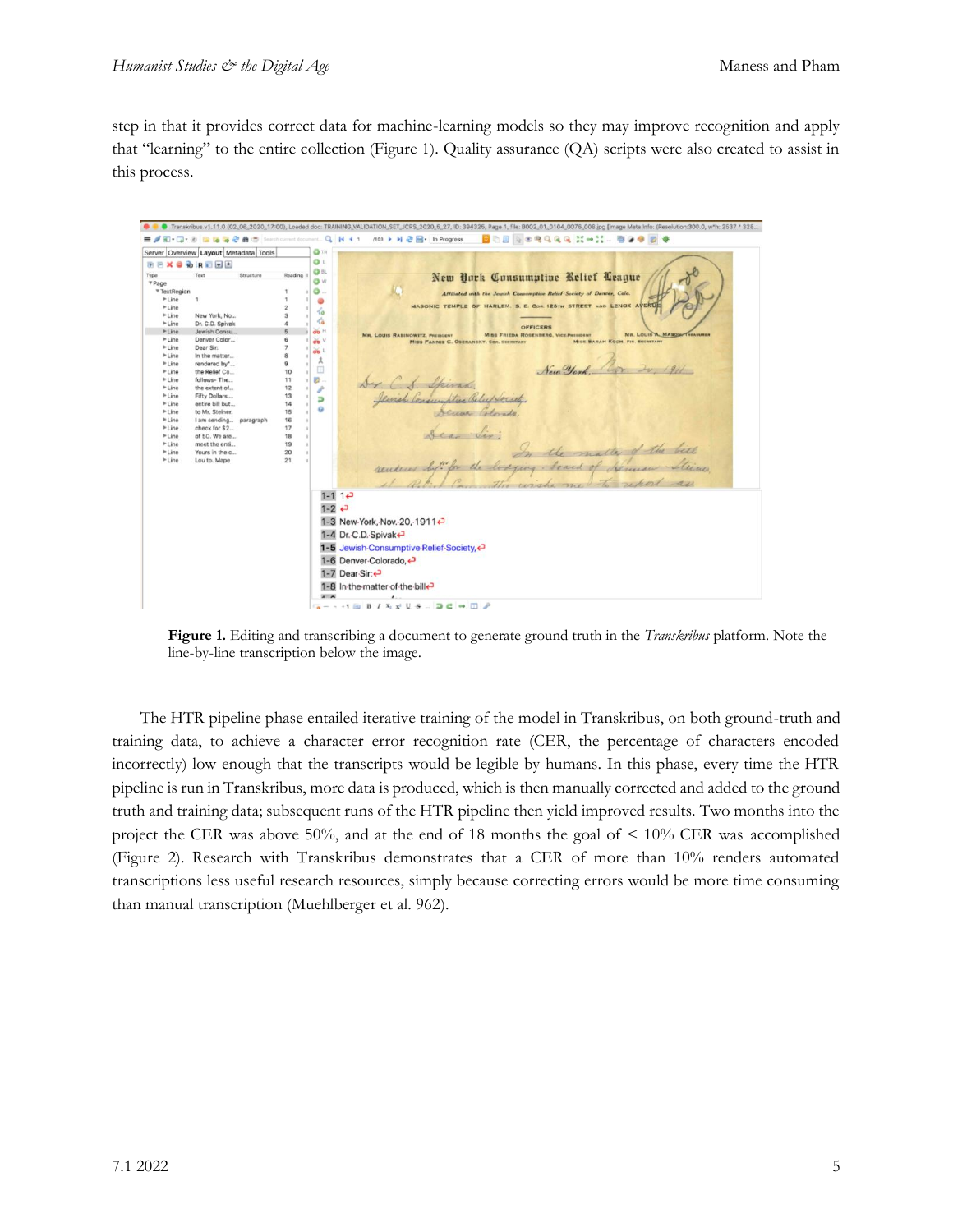

**Figure 2.** The process of training a machine learning model on the JCRS collection. The character error rate reached 9.4% after 18 months and over 40,000 words in the training data. Improvements began to plateau at this point and the model was sufficient to begin automated transcription.

Barbara Statement on Collections as Data" (Padilla). This document suggests ten principles upon which cultural heritage institutions should rest their access policies and services for computationally-analyzable data, noting that "ethical concerns are integral to collections as data," that "a commitment to openness" should be considered parallel to "care must be taken to comply with legal requirements, cultural norms, and the values of vulnerable groups" (Padilla et al. 2). Indeed, the second Santa Barbara Principle is: Ultimately, the project demonstrated this work is possible, sustainable, and valuable. But serious ethical considerations were also addressed in the final phase of the project.

## Ethical Considerations

One of the evaluation criteria for the *Collections as Data: Part to Whole* call for proposals was whether the project "demonstrates commitment to developing and implementing processes for addressing complex ethical issues inherent to engagement with cultural heritage data, and the needs of marginalized and underrepresented communities" (Part to Whole). This criterion is to some degree an outgrowth of previous work of the *Always Already Computational – Collection as Data* project*,* funded by the Institute for Museum and Library Services (IMLS), from which arose the "Santa Barbara Statement on Collections as Data" (Padilla). This document suggests ten principles upon which cultural heritage institutions should rest their access policies and services for computationally-analyzable data, noting that "ethical concerns are integral to collections as data," that "a commitment to openness" should be considered parallel to "care must be taken to comply with legal requirements, cultural norms, and the values of vulnerable groups" (Padilla et al. 2). Indeed, the second Santa Barbara Principle is:

"**Collections as data stewards are guided by ongoing ethical commitments.** These commitments work against historic and contemporary inequities represented in collection scope, description, access, and use. Commitments should be formally documented and made publicly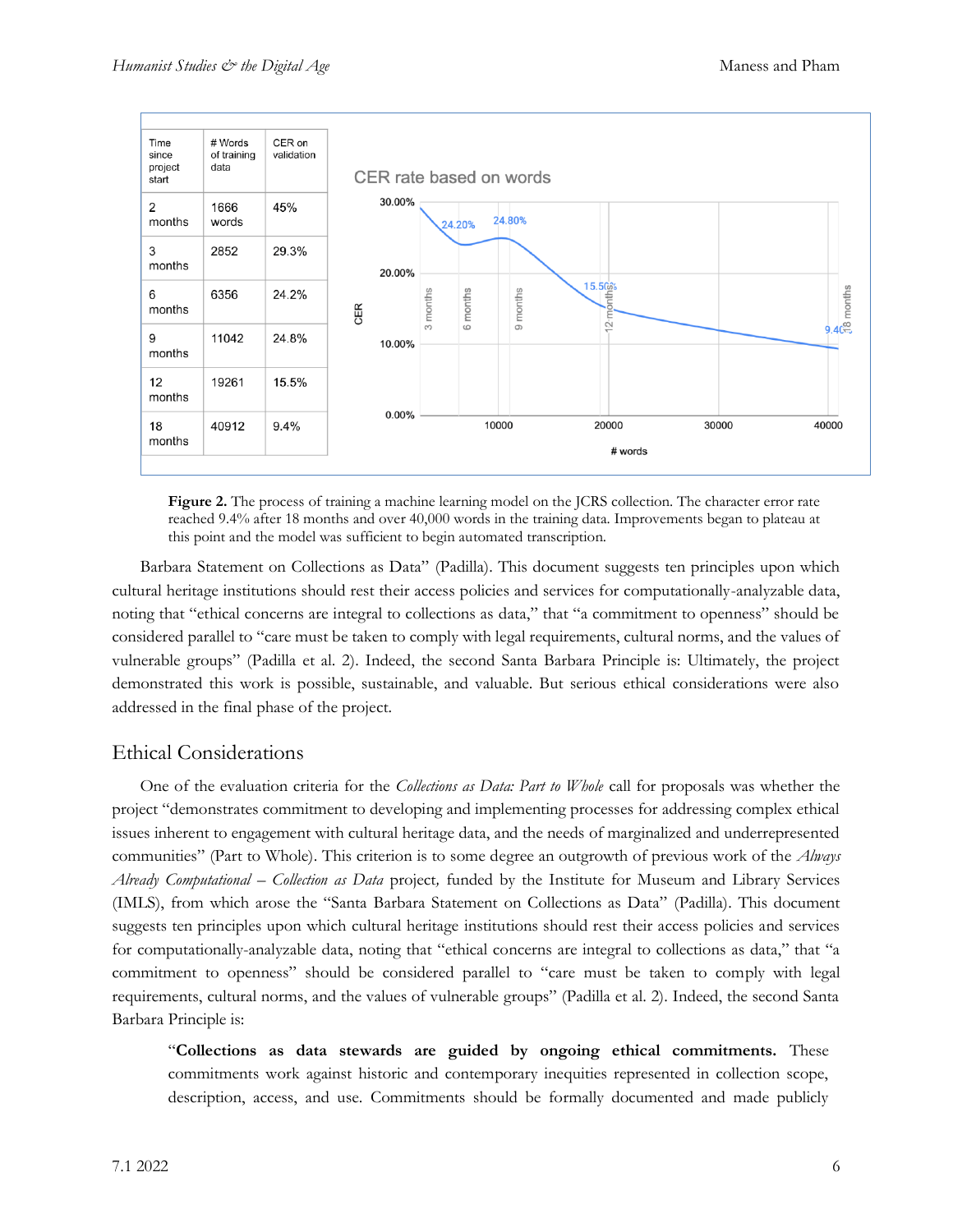available. Commitment details will vary across communities served by collections but will share common cause in seeking to address the needs of the vulnerable. Collection stewards aim to respect the rights and needs of the communities who create content that constitute collections, those who are represented in collections, as well as the communities that use them" (Padilla et al. 3).

This principle, applied to JCRS materials, particularly patient records published as data, illuminates a variety of serious ethical questions that need answering. Legal requirements, cultural norms, and the values of a potentially vulnerable group—in this case the Jewish community—were taken into consideration and resulted in a terms-of-use approach that differentiates uses and leverages the EAB, comprised of experts in several domains and members of the Rocky Mountain Jewish community.

#### *Legal Requirements*

Two legal requirements are at issue in determining access to JCRS materials. The first is the Health Insurance Portability and Accountability Act (HIPAA) of 1996 (United States Congress). This Act, and perhaps more to the point, the resulting "Privacy Rule" that was finalized by the Department of Health and Human Services in May of 2003, governs access and protection of certain health information (Department of Health and Human Services). This Rule defines both "Covered Entities," which are both individuals and organizations to whom the Act applies, and "Protected Health Information (PHI)," data about which the Act applies. Though the analysis can be somewhat complicated, with respect to JCRS materials held by the University of Denver Libraries, the Libraries are not a "Covered Entity" (Department of Health and Human Services) and JCRS records are not PHI, as the individuals to whom these records pertain are all deceased more than fifty years prior to the Libraries providing access to them (Department of Health and Human Services). HIPPA, then, does not restrict the libraries from providing access to information in the JCRS collection.

A second legal consideration is whether these data are subject to Institutional Review Board (IRB) protocols, which oversee the ethical conduct of research involving human subjects per federal regulation. Human subjects are defined by the code as "a living individual about whom an investigator (whether professional or student) conducting research obtains: (1) Data through intervention or interaction with the individual, or (2) Identifiable private information" (Code of Federal Regulations). Again, JCRS records are not subject to these regulations as they all involve deceased individuals.

There are then no known legal barriers to the libraries providing public access to JCRS records, and for this reason they have been available in part as scanned images for many years in various online repositories and have contributed to research and genealogy works.

Simply put, we can provide access to these materials. But that does not always mean we should.

#### *Ethics Advisory Board*

To address ethical issues related to "cultural norms" and the "values of vulnerable groups," per the *Santa Barbara Statement*, this project seated an EAB. Comprised primarily of members of the Jewish community in Denver, including many who work with the Rocky Mountain Jewish Historical Society, the EAB includes a physician, an attorney, an historian, a medical-ethicist, and a librarian with a Juris Doctorate. Once the project was funded, the EAB was presented the project design and objectives, primers on the ethical considerations of relevance, and asked to help construct a model by which access to JCRS data would be provided.

First and foremost, the EAB was advised that fundamentally new questions may arise from fact that HTR would enable the collection to be computationally analyzed. One concern grew from what was at the time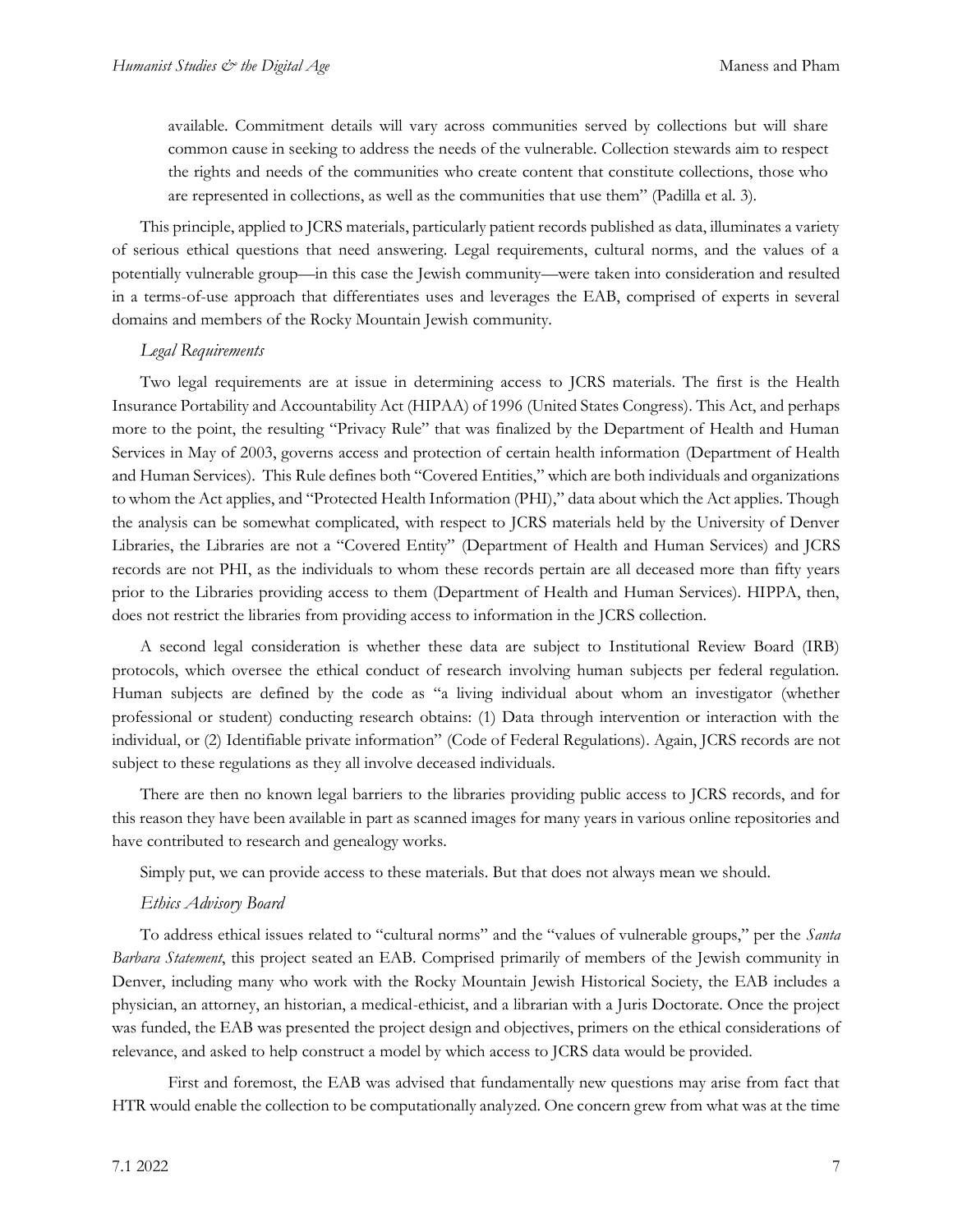a very recent (and which of course remains an unspeakably horrific) attack on a synagogue in the United States. The newly public availability of this dataset, pertaining to a community vilified at points throughout history during the outbreak of disease (Schaub), potentially presents opportunities for bad-faith users that, while strictly possible from simply scanned images, is likely too painstaking to be of great concern. Perhaps a different access policy should be applied to transcripts as an entire dataset than the images and individual transcripts presented alongside them.

The EAB was also presented approaches adopted by projects with somewhat overlapping issues, in addition to summaries of the *Santa Barbara Statement* and the work that led to its formation. Its very formation was inspired, in fact, in conversations with a project team at the University of California San Francisco, whose work on "No More Silence – Opening the Data of the HIV/AIDS Epidemic," seeks to provide "200,000 pages of textual AIDS/HIV historical materials which have been digitized as part of various digitization projects . . . [and] will extract unstructured, textual data from these materials using Optical Character Recognition (OCR) and related software" (UCSF). This project of course shared similarities with respect to medical information in a potentially vulnerable community.

There are significant differences between these projects in that *No More Silence* entails some records that include PHI and are thereby subject to HIPPA. Their approach utilizes a confidentiality agreement as a prerequisite to view some records, wherein researchers agree not to disclose any PHI in their work in a legallybinding document that indemnifies the institution in any future litigation. The EAB did not feel such a strict access measure would be necessary for JCRS materials, even if not legally required, but was interested in an agreement of some sort that would commit researchers to ethical use.

Another project that informed conversations with the EAB was "Digital Histories of Eugenic Sterilization: Developing a Multi-Modal Prototype and Best Practices for Sensitive Health Data." This project sought, in part, to propose "guidelines for best practices around the digital uses of protected health information" (Stern and Wernimont 2) and found there is "disagreement across disciplinary fields about what constitutes appropriate use of sensitive materials" (4). Stern and Wernimont further framed the disagreement as "a generally unresolvable tension between 'the right to know' and the 'need to protect'" (4), concluded "the notion of universal best practices is problematic when dealing with such information" (11) and that "it is imperative for archive-makers to engage with impacted communities so that digital materials are meaningful for them" (14). EAB discussions regarding the JCRS materials echoed many of these themes, including disciplinary disagreements that led to a desire to somehow address the tension between "knowing" and "protecting."

Similar to *No More Silence,* the *Digital Histories* project included PHI and is further subject to "pertinent California Code that [states] all documents 75 years and older are completely open access and can be used in their entirety and documents less than 75 years old should be de-identified" (4). The project ultimately produced *Eugenic Rubicon*, "a digital resource that draws from and complements the demographic and social science research on eugenic sterilization in California" (Wernimont). This interactive digital resource includes records regarding victims of this state-sanctioned, forced sterilization, and manages the "knowing" versus "protecting" tension (and complies with relevant legislation) by redacting individual's names, openly exploring ethical issues in its text, and including and contributing to calls for redress to survivors of this "deplorable human rights abuse" (L.A. Times). Quite recently California has followed the lead of other states in providing reparations to survivors (Morris).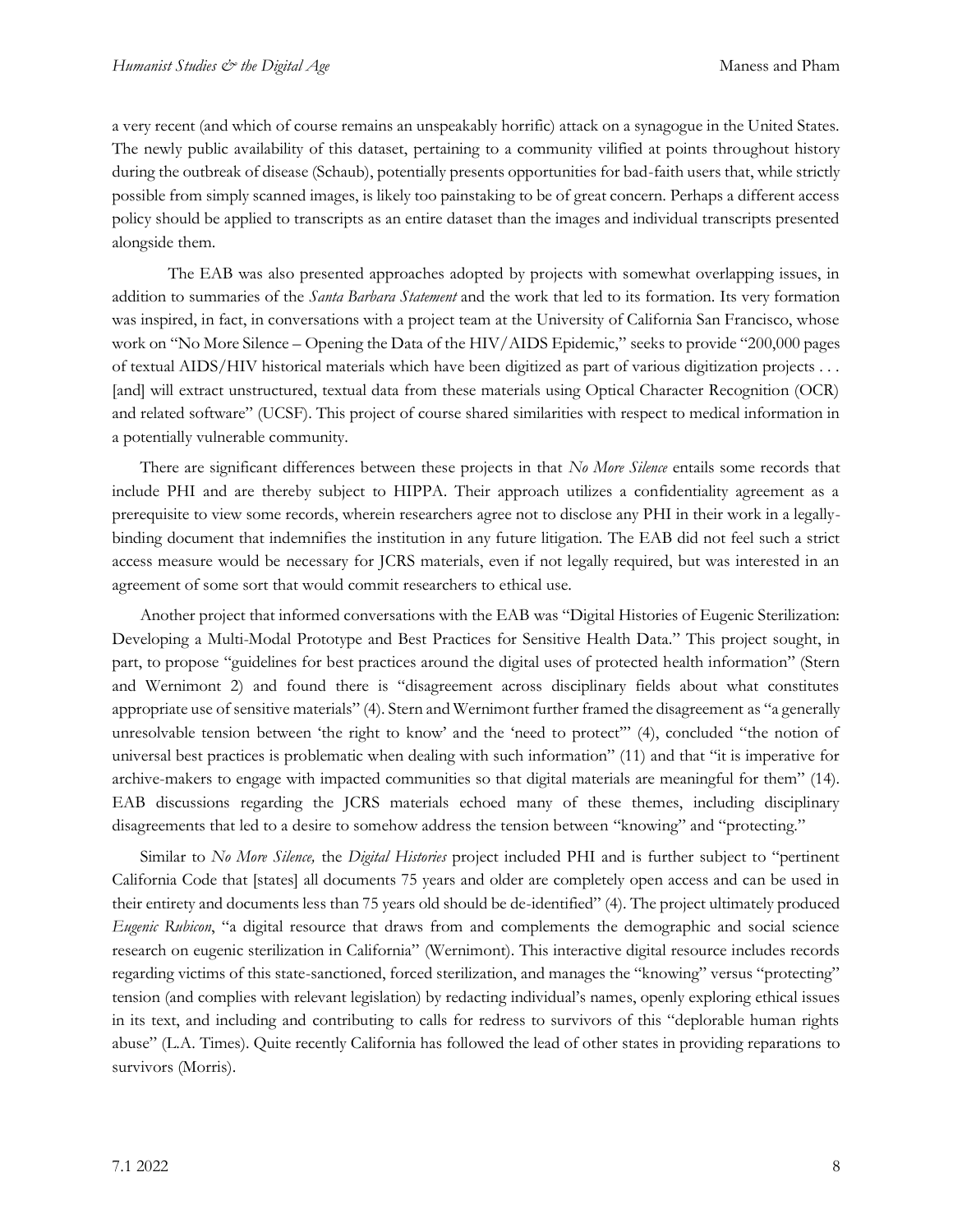Finally, the EAB discussed published principles that guide work of the "Colored Conventions Project," a comprehensive and broad initiative that curates, shares, exhibits, and incorporates into teaching and research documents from "Colored Conventions," gatherings that were "held throughout the antebellum period and continuing for 30 years beyond the Civil War," and which "offered opportunities for free-born and formerly enslaved African Americans to organize and strategize for racial justice" (Colored Convention Project). The principles helped the EAB focus its efforts to manage the tension between "knowing" and "protecting" with respect to JCRS records as data, particularly the fifth:

We affirm the role of Black people as data creators and elevate the ways in which Black conventions generated data and statistics to advance, affirm and advocate for Black economic and organizational success and access. We also recognize that data has long served in the processes and recording of the destruction and devaluation of Black lives and communities. We seek to avoid exploiting Black subjects as data and to account for the contexts out of which Black subjects as data arise. We seek to name Black people and communities as an affirmation of the Black humanity inherent in Black data/curation. We remind ourselves that all data and datasets are shaped by decisions about whose histories are recorded, remembered, and valued (Colored Convention Project).

There was a desire among the EAB and the project team to, in a similar fashion, elevate the ways in which the JCRS advanced and affirmed the right to health care of the poor, immigrants, and the marginalized, and the philanthropy and beneficence of the primarily Jewish founders and caretakers of the sanitarium. There was a desire to continue providing access to documents that lend themselves to genealogical research (a strong cultural value in many communities, including the Jewish community), and a desire to humanize the individual patients, nurses, doctors and staff of the JCRS, who sought simply to, as the mission of the sanitarium declared, "alleviate human suffering." And there was also a desire to protect these individuals and their progeny from destruction and devaluation, the realities of which could be made more possible by materials published as data, even as these data may also contribute to humanization and "knowing."

Simply put, the EAB decided not only that we can, but that we should. And that we should explicitly ask users to consider these ethical questions as they engage in the data provided them.

A hybrid approach was agreed upon, one wherein individual transcripts would be provided fully open access alongside scanned images in order to aid genealogy, search and retrieval of individuals, but access to the full dataset of transcripts, where computational analysis is made eminently more possible, would be accompanied by a terms of use agreement.

#### *Terms of Use Approach*

Inspired by and borrowing from *Colored Convention Project Principles*, *No More Silence*, and *Digital Histories*, JCRS data users are now required to agree to the following terms before given access to the collection as data:

"I affirm the role of JCRS patients and staff as data creators and will avoid exploiting and/or dehumanizing them by treating them simply as data.

My research will, when possible and appropriate, account for the contexts surrounding the JCRS subjects as data arise. My work will recognize that all data and datasets are shaped by decisions about how histories are recorded, remembered, and valued.

If the nature of my work is such that I am sharing the life stories and/or narratives of individuals in these data, and I can do so with no potential harm to their reputation or that of their ancestors, I will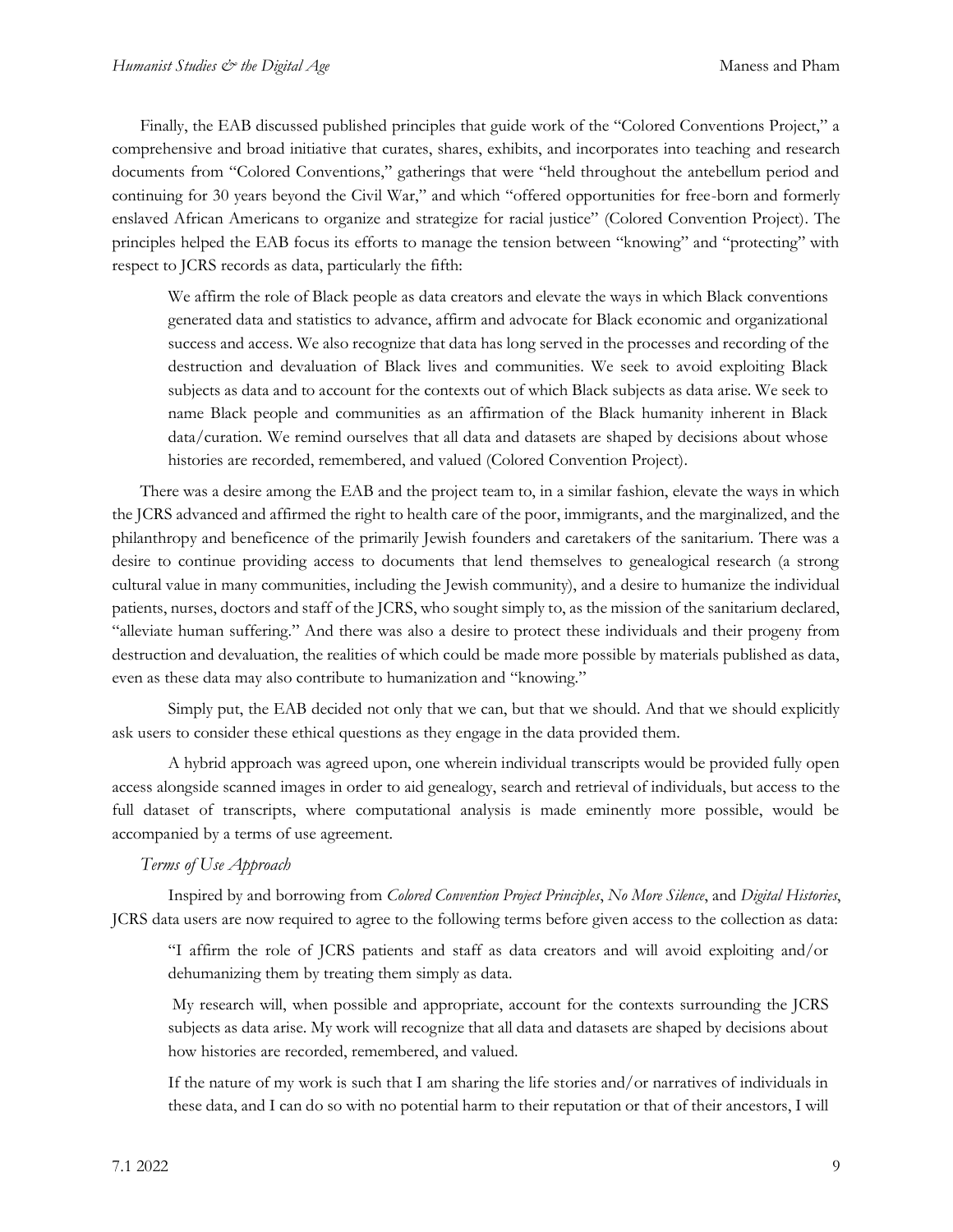honor them by naming them. If the nature of my work is such that I am exploring large-scale patterns in the dataset, and naming individuals serves no specific research purpose, I will anonymize and/or redact names within the data.

If I am publishing the results of research conducted with these data, I will, if possible and appropriate, include a note of recognition and/or gratitude in my publication. We suggest a version of:

'This work was made possible in part by the patients, staff, nurses, physicians, and community of the Jewish Consumptives' Relief Society (JCRS). The people who lived, worked, and died at the JCRS sought to relieve human suffering. I am grateful to them."

This hybrid approach, while by no means completely or perfectly resolving the tension of "knowing" and "protecting," allows for the continued and enhanced engagement of these materials as single documents, while also introducing a new level of "protecting" that asks researchers to reflect on the data, their context, the humans and their context, and the researcher themselves and their context.

### Discussion

While the tension between "knowing" and "protecting" cannot be fully resolved, the JCRS project and its engagement with the EAB underscores that archivists engaging with community members is imperative and that "it is incumbent upon those creating newly public and accessible resources on such sensitive histories to address issues of possible individual or community harm" (Stern and Wernimont 12). Working with the EAB allowed the project team to address issues of possible harm introduced by the availability of transcripts as a dataset, while also facilitating the use of data in ways that honors cultural norms and the values of the community.

Certainly, there are distinct differences among the projects discussed with the EAB. Whereas one involves forced, unnecessary and destructive invasions of the body, the JCRS offered desired medical attention to those desperate for it: one institution harmed and prevented life, the other lengthened and affirmed it. But there are also similarities, not only in terms of types of data, but underlying purposes of their original creation. Three of these projects, in fact, document in some manner or another the work of oppressed communities advocating for themselves, whether it be after centuries of enslavement and ongoing oppression, or during epidemics that disproportionally affected vulnerable communities.

That the work of the JCRS was benevolent does not prevent its data from being malevolently used, however. How and why the data was originally collected and used can be divorced from how and why it is stored and used by people long after the fact. Indeed, the very vocabulary used in digital archival work suggests the records of people may reduce those people to mere things: "The lexicon of digital collections extends the freighted, fretted, relation of categorization and data collection, to Black subject and Black subjectivity . . . the term 'item,' like 'object,' again recalls the ways in which Black people appear/ed in public records –as items on manifests" (Foreman 11). That the JCRS categorized and inventoried humans not as property, but in fact for the purpose of healing them, does not prevent users today from using the very same data in order to treat them as less than human. Ultimately, JCRS records are often mere ledgers, of people and transactions, of diagnoses and treatments, of events and relationships among individuals. As data, their use is not determined by who produced the data, but by those who analyze it.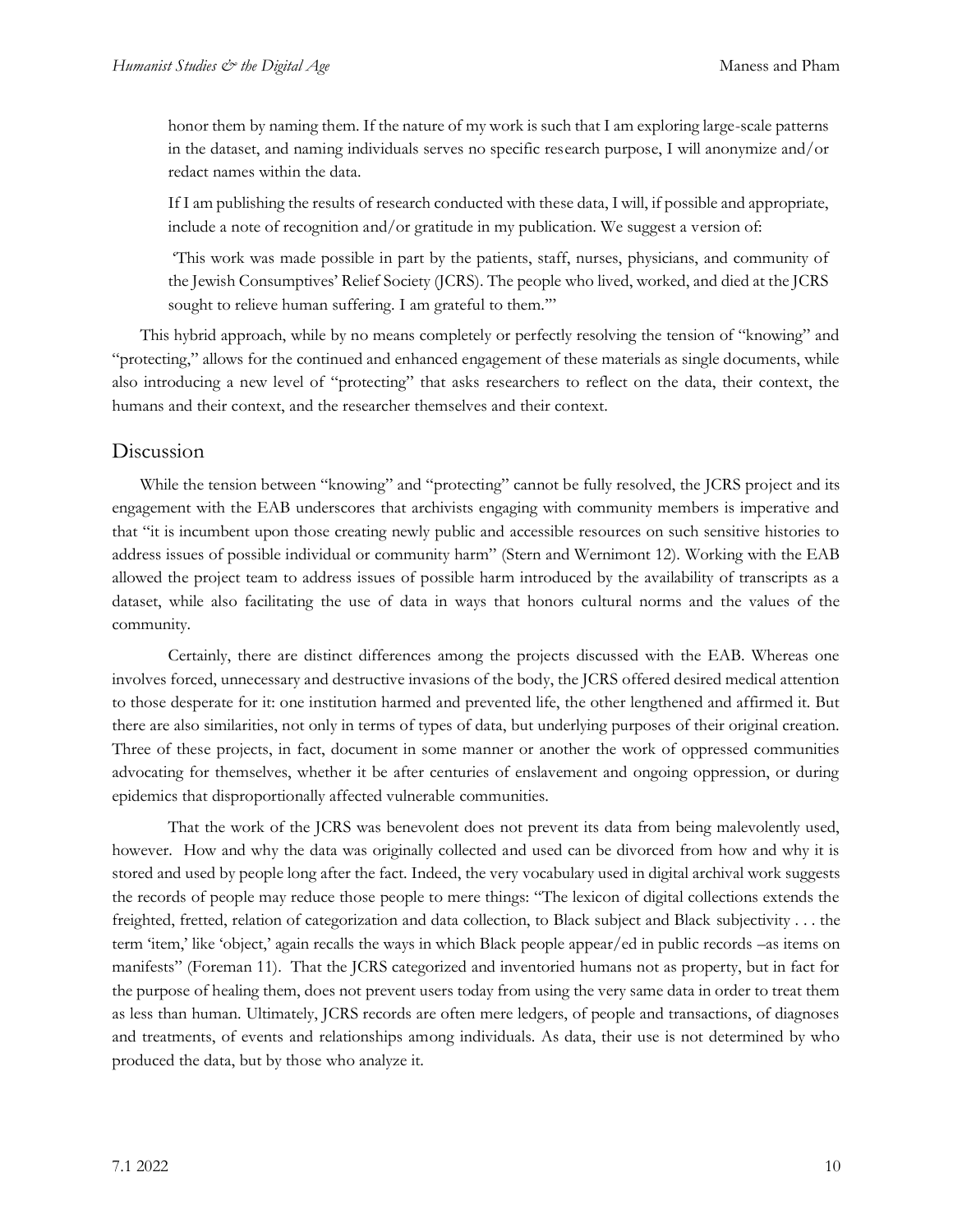And as responsible stewards of these data, it is incumbent upon project teams to ask the questions, engage community members, and resist the urge to apply generic best practices to each project.

#### Conclusion

This paper does not suggest an approach that can be simply replicated. On the contrary, the tension between knowing and protecting, between a commitment to openness and to ongoing ethical considerations that may run contrary to full openness, is one that can only be managed via careful planning and communication. As technology continues to evolve and is applied to archival sciences, it is important it be mediated by humans. Humans, not only as data producers, users, or analysts, but as individuals who are also members of communities. The person and their social context –whether they are the studied or the studier– should be held in the forefront throughout. What technology makes possible legality will not always constrict: only the intentional application of professional ethics can manage the tension in this work. The *Santa Barbara Statements* provide an enormously helpful centerpiece to these considerations.

This project does, however, offer an approach, informed by those that preceded it, that can be of use to similar projects. Seating an advisory board, with various expertise and of members of potentially vulnerable communities, and sharing with them approaches developed by others, can be an effective way of developing culturally-sensitive principles, values, and terms of use that guide digital collections work and their resulting analyses. The lure of powerful new technologies such as HTR are strong and scholars cannot divorce themselves from those they study, as harm is not always readily apparent.

As the humanities, archives and library studies, and other disciplines embark on quests to "rescue" archival data for modern use, as in general they should, they ought also to be careful to ask on a case-by-case and continual basis not only whether they should, but if so, how.

#### Acknowledgement

This work was made possible in part by the patients, staff, nurses, physicians, and community of the Jewish Consumptives' Relief Society (JCRS). The people who lived, worked, and died at the JCRS sought to relieve human suffering. We are grateful to them.

We are also thankful to our colleague Dr. Jeanne Abrams, Professor, Center for Judaic Studies and University Libraries; Director, Rocky Mountain Jewish Historical Society; and Curator, Beck Archives of Rocky Mountain Jewish History, University of Denver. For decades Dr. Abrams has been a careful steward and analyst of the JCRS and its records. Without her career-long dedication and expertise there would simply be no collection to transcribe, nor, perhaps, any awareness of its value.

Our work was also made possible by the *Collections as Data: Part to Whole* project and the support of the Andrew W. Mellon Foundation.

### Works Cited

UCSF Archives & Special Collections. *UCSF Archives & Special Collections awarded \$99,325 LSTA grant for textual data extraction from historical materials on AIDS/HIV*. 16 August 2018. https://blogs.library.ucsf.edu/broughttolight/2018/08/16/ucsf-archives-special-collections-awarded-99325-lsta-grant-for-textual-data-extraction-from-historical-materials-on-aids-hiv/. 16 August 2021.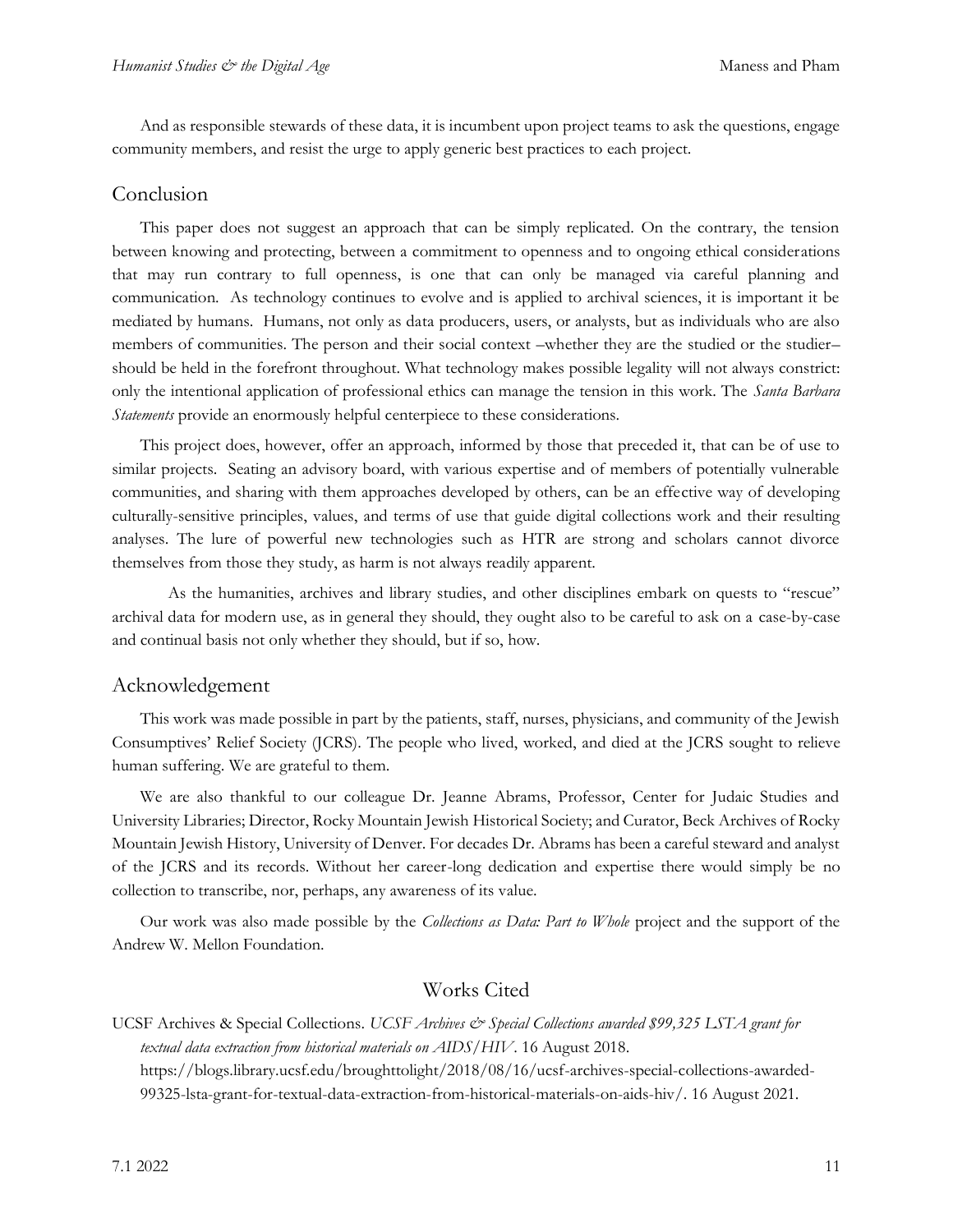- Abrams, Jeanne. *Dr. Charles David Spivak: A Jewish Immigrant and the American Tuberculosis Movement*. Boulder, CO: University Press of Colorado, 2009.
- Balci, Batuhan, Dan Saadati, and Dan Shiferaw. "Handwritten Text Recognition Using Deep Learning." CS231n: Convolutional Neural Networks for Visual Recognition, Stanford University, Course Project Report. 2017. http://cs231n.stanford.edu/reports/2017/pdfs/810.pdf .
- Center for Research Libraries. *Award for Teaching: "Unmediated Archives: Creating an Immersive Experience for Undergraduate Students Across the Disciplines"*. 2018. https://www.crl.edu/focus/article/12596. 13 September 2021.
- Code of Federal Regulations. "45 CFR 46.102(f)." *PROTECTION OF HUMAN SUBJECTS*. n.d. https://www.hhs.gov/ohrp/sites/default/files/ohrp/policy/ohrpregulations.pdf.
- Colored Convention Project. *About the Colored Conventions*. n.d. https://coloredconventions.org/aboutconventions/. 20 August 2021.
- —. *Colored Convention Project Principles*. n.d. https://coloredconventions.org/about/principles/. 20 August 2021.
- Cordell, David A. Smith and Ryan. "A Research Agenda for Historical and Multilingual Optical Character Recognition." 2019. *http://hdl.handle.net/2047/D20298542.* 19 July 2021.
- Department of Health and Human Services. 2003. *Summary of the HIPPA Privacy Rule.* https://www.hhs.gov/hipaa/for-professionals/privacy/laws-regulations/index.html. 16 August 2021.
- —. *Covered Entities and Business Associates*. n.d. https://www.hhs.gov/hipaa/for-professionals/coveredentities/index.html. 16 August 2021.
- —. *Health Information of Deceased Individuals*. n.d. https://www.hhs.gov/hipaa/forprofessionals/privacy/guidance/health-information-of-deceased-individuals/index.html. 16 August 2021.
- Foreman, P. Gabrielle and Labanya Mookerjee. "Computing in the Dark: Spreadsheets, Data Collection and DH's Racis Inheritance." *Always Already Computatoinal: Collections as Data National Forum Position Statements* (2017): 11-12. doi:10.5281/zenodo.3066161.
- Ghosh, Rajib and Panda, Chinmaya and Kumar, Prabha. "Handwritten Text Recognition in Bank Cheques." *2018 Conference on Information and Communication Technology (CICT)*. 2018. 1-6.
- Gilman, Ernest B. *Yiddish Poetry and the Tuberculosis Sanatorium: 1900-1970*. Syracuse University Press, 2014.
- International Earth Data Alliance. *International Data Rescue Award in the Geosciences*. n.d. https://www.elsevier.com/awards/international-data-rescue-award-in-the-geosciences. 30 July 2021.
- International Science Council Committee on Data, Data at Risk Task Group. *Data at Risk* . n.d. https://codata.org/initiatives/task-groups/previous-tgs/data-at-risk/. 30 July 2021.
- James R. Wright, Jr and Jeanne Abrams. "Philip Hillkowitz The "Granddaddy of Medical Technologists" and Cofounder of the American Society for Clinical Pathologists and the Jewish Consumptives' Relief Society." *Arch Pathol Lab Med* (2018): 127-138.
- Kirmizialtin, Suphan and David Wrisley. "Automated Transcription of Non-Latin Script Periodicals: A Case Study in the Ottoman Turkish Print Archive." *arxiv preprint* (2020). https://arxiv.org/abs/2011.01139.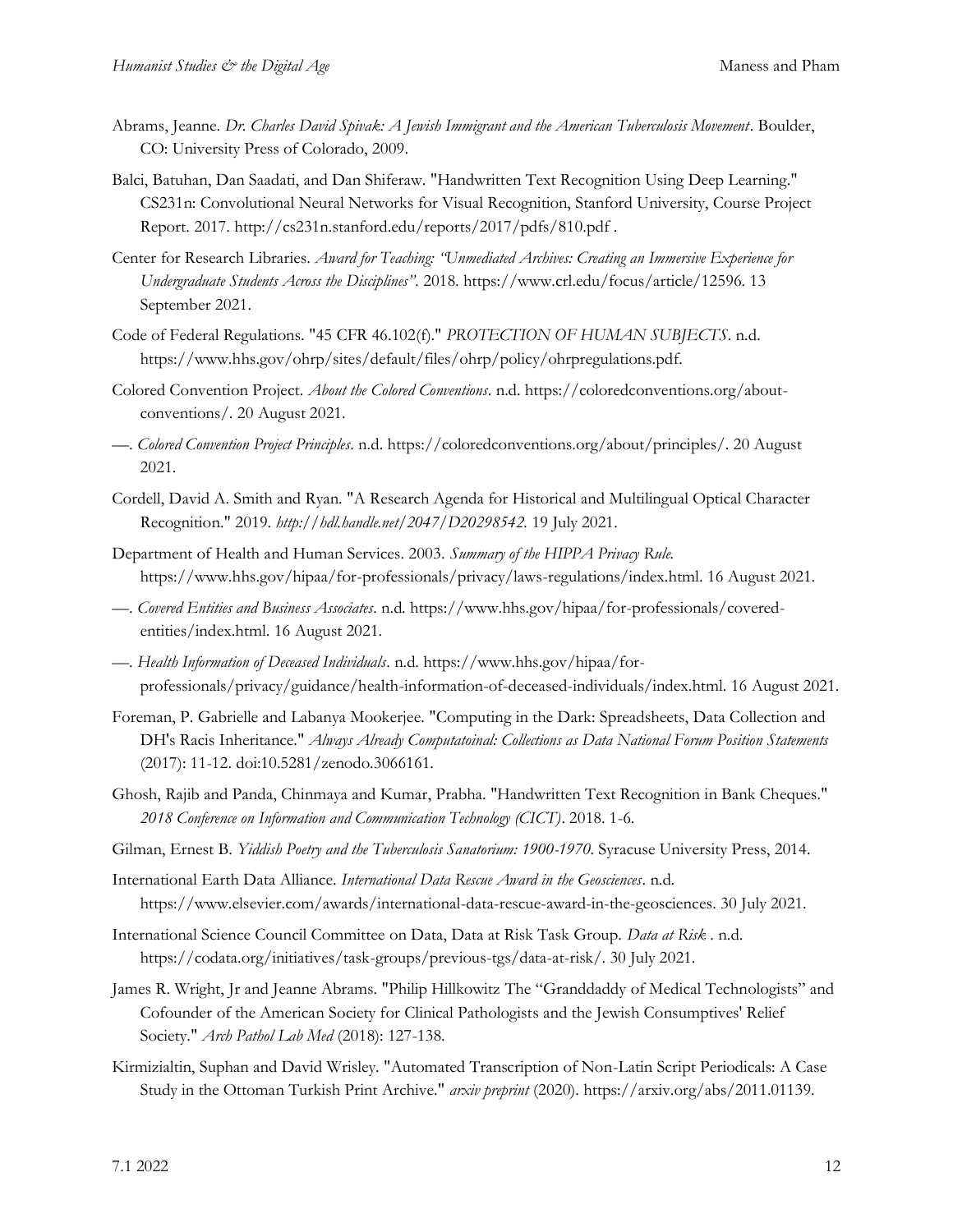- Kraut, Alan. ""No Matter How Poor and Small the Building": Health Care Institutions and the Jewish Immigrant Community." Yvonne Yazbeck Haddad, Jane I Smith, Jane I. Smith, John L. Esposito. *Religion and Immigration: Christian, Jewish, and Muslim Experiences in the United States*. n.d.
- Los Angeles Times Editorial Board. "Editorial: California needs to do more than apologize to people it sterilized ." *Los Angeles Times* 21 January 2017. https://www.latimes.com/opinion/editorials/la-edeugenics-california-20170122-story.html.
- Mayer, Allana. "Crowdsourcing, Open Data and Precarious Labour." 2016. *Model View Culture.* https://modelviewculture.com/pieces/crowdsourcing-open-data-and-precarious-labour. 16 August 2021.
- Morris, Amanda. "'You Just Feel Like Nothing': California to Pay Sterilization Victims." *The New York Times* 11 July 2021. https://www.nytimes.com/2021/07/11/us/california-reparations-eugenics.html.
- Muehlberger, G., Seaward, L., Terras, M., Ares Oliveira, S., Bosch, V., Bryan, M., Colutto, S., Déjean, H., Diem, M., Fiel, S., Gatos, B., Greinoecker, A., Grüning, T., Hackl, G., Haukkovaara, V., Heyer, G., Hirvonen, L., Hodel, T., Jokinen, M., Kahle, P. "Transforming scholarship in the archives through handwritten text recognition: Transkribus as a case study." *Journal of Documentation* (2019): 954-976.
- Orlowitz, Jake. "The Crowdsourcing Fallacy." 2017. *Medium.* https://medium.com/a-wikipedia-librarian/thecrowdsourcing-fallacy-efe510c6f509. 16 August 2021.
- Padilla, Thomas, Allen, Laurie, Frost, Hannah, Potvin, Sarah, Russey Roke, Elizabeth, & Varner, Stewart. "Santa Barbara Statement on Collections as Data --- Always Already Computational: Collections as Data." 2019. https://doi.org/10.5281/zenodo.3066209.
- Part to Whole, Collections as Data. *Call for Proposals*. 2018. https://collectionsasdata.github.io/part2whole/cfp/. 16 August 2021.
- Pham, Kim. *University of Denver Collections as Data*. 2020. https://wikis.du.edu/display/libpub/Collections+as+Data.
- —. *University of Denver Collections as Data - Entire Dataset JCRS 2020\_8\_30*. 2020. https://doi.org/10.5281/zenodo.4150881.
- READ COOP. *Transkribus: Where AI meets historical documents*. n.d. https://readcoop.eu/transkribus/. 24 September 2021.
- Romero, V., Serrano, N., Toselli, A. H., Sánchez, J. A., & Vidal, E. "Handwritten text recognition for historical documents." *Proceedings of the Workshop on Language Technologies for Digital Humanities and Cultural Heritage*. 2011. 90-96.
- Rothman, Sheila. *Living In The Shadow Of Death: Tuberculosis And The Social Experience Of Illness In America*. Basic Books, 1995.
- Schantz, Herbert F. *The history of OCR, optical character recognition*. Manchester Center, VT: Recognition Technologies Users Association, 1982.
- Schaub, Max. "Disease threat and the activation of antisemitism." 2020. https://osf.io/69avn/. 30 August 2021.
- Stern, Alexandra Minna and Jacqueline Wernimont. "Digital Histories of Eugenic Sterilization: Developinga Multi-Modal Prototype and Best Practices for Sensitive Health Data." White Paper, Humanities